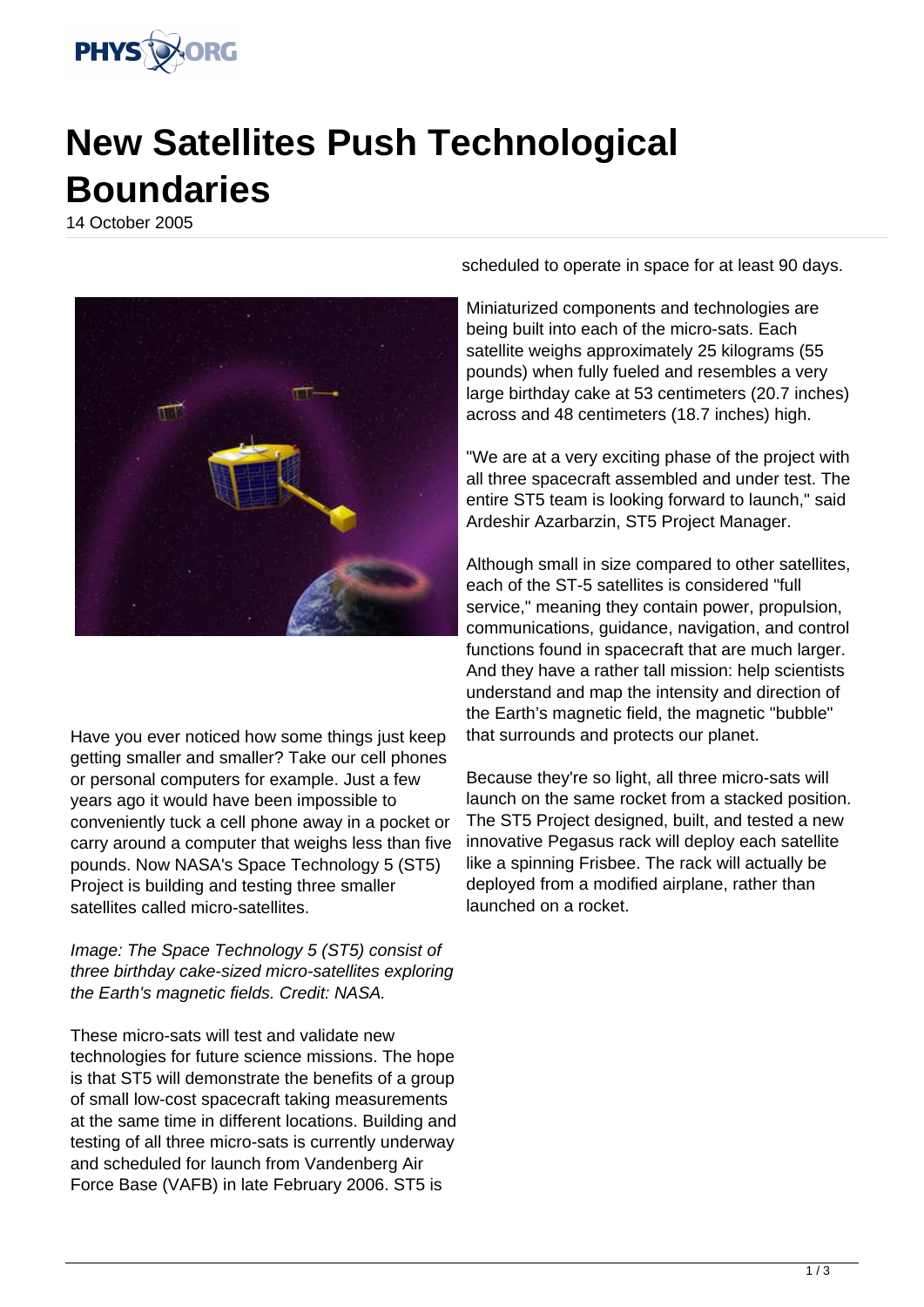



technologies, but also learn how to efficiently build multiple identical micro-sats and use them for scientific measurements. These new miniaturized components will help pave the way for flying anywhere from ten to hundreds of micro-sats in the future!

The ST5 Project is a part of NASA's New Millennium Program, which was created to identify, develop, build, and test innovative technologies and concepts for use in future missions. Its missions are guided by future needs of NASA's Earth and Space Science program.

## **Related Links:**

Source: [+ ST5 Web Site](http://nmp.jpl.nasa.gov/st5/) Source: [+ ST5 Photo Gallery](http://www.nasa.gov/vision/universe/solarsystem/st5_gallery.html)

Source: NASA Goddard Space Flight Center (by Nancy Leon & Lynn Chandler)

Image Right: This close-up view of an active region above a sunspot is from the Transition Region and Coronal Explorer (TRACE) spacecraft in September 2005. The Sun is always in motion, hurling solar flares and coronal mass ejections (CMEs) in to space. When directed at Earth, these blasts of radiation can affect satellites, communications, power grids, airlines, and astronauts in space. Credit: NASA/LMSA

After launching, each of the micro-sats will be positioned in a "string of pearls" constellation, meaning they'll be about 40-140 km (about 25-90 miles) apart and still be able to do their scientific experiments without interfering with each other. With the help of groundbreaking missions like ST5, NASA hopes that in the future, scientists will be able to accurately forecast space weather and minimize its harmful effects on space and groundbased systems. In particular, this type of measurement is useful for missions that study the effect of the sun's activity on the Earth's magnetosphere.

With ST5 NASA will not only demonstrate new